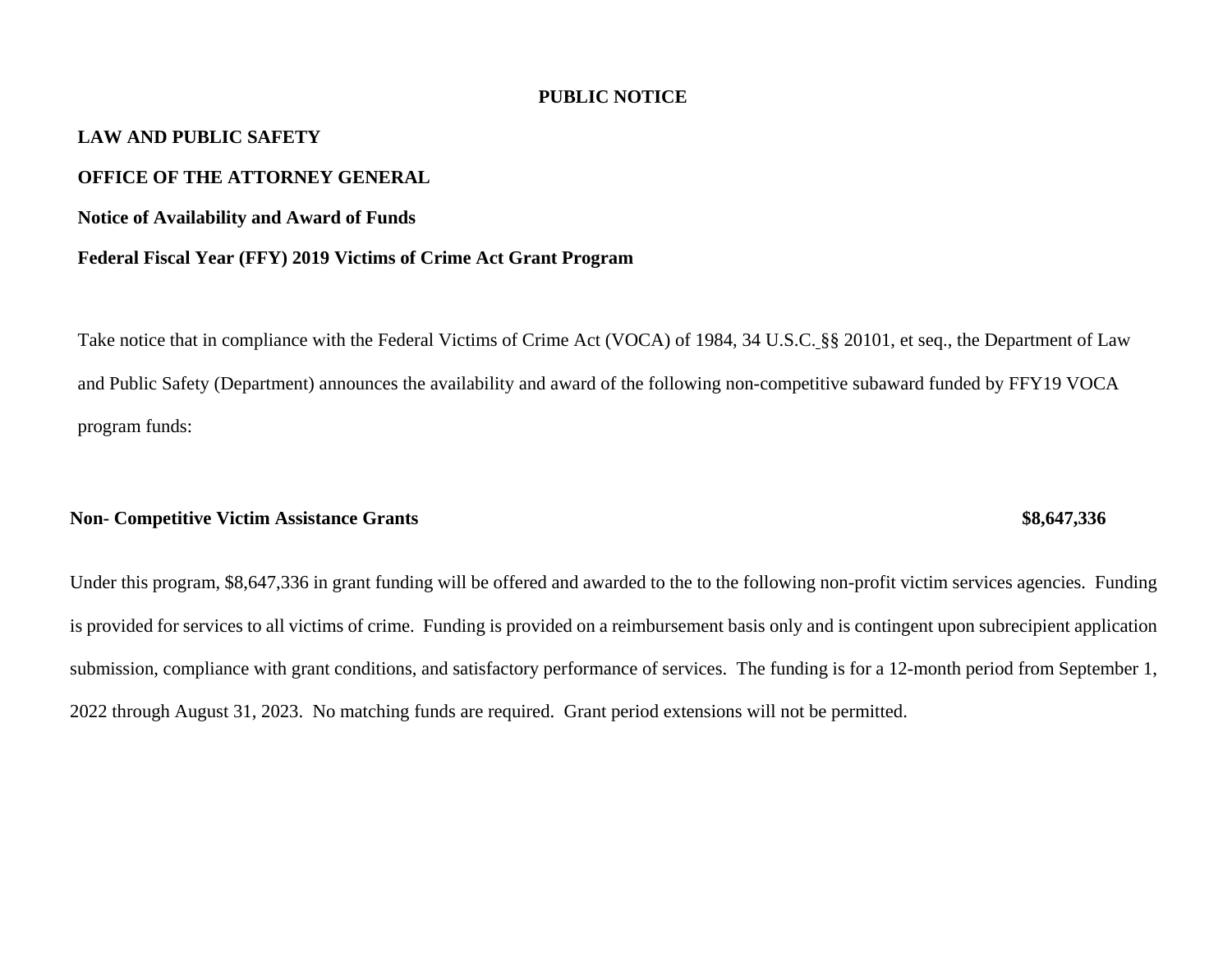| A Partnership for Change (APFC)                               | DV-SOS/Preferred (Domestic Violence-Support on Site/Preferred Behavioral)                           | \$75,000  |
|---------------------------------------------------------------|-----------------------------------------------------------------------------------------------------|-----------|
| American Friends Service Committee                            | Immigrant Survivor Legal Representation and Education Project                                       | \$137,500 |
| CASA For Children of Mercer and Burlington Counties           | Support for Burlington County Children in Foster Care                                               | \$137,500 |
| CASA For Children of Mercer and Burlington Counties           | Support for Children in Foster Care                                                                 | \$137,500 |
| CASA of Ocean County, Inc.                                    | CASA of Ocean County; Advocacy For Abused and Neglected Foster Children in                          | \$137,500 |
|                                                               | Our County                                                                                          |           |
| City of Newark                                                | Central Ward Project                                                                                | \$137,500 |
| City of Newark                                                | East Ward Project                                                                                   | \$137,500 |
| City of Newark                                                | North Ward Project                                                                                  | \$137,500 |
| City of Newark                                                | Shani Baraka Women's Resource Center Project                                                        | \$137,500 |
| City of Newark                                                | South Ward Project                                                                                  | \$137,500 |
| City of Newark                                                | West Ward Project                                                                                   | \$137,500 |
| CASA for Children of Atlantic, Cape May and Camden Counties   | Advocacy for Child Abuse Victims in Atlantic County                                                 | \$137,500 |
| CASA for Children of Atlantic, Cape May and Camden Counties   | Advocacy for Child Abuse Victims in Cape May County                                                 | \$137,500 |
| Court Appointed Special Advocates (CASA) of Monmouth County   | Volunteer Coordination to Benefit Child Victims of Abuse and Neglect                                | \$137,398 |
| CASA for Children of Atlantic, Cape May and Camden Counties   | Advocacy for Child Abuse Victims in Camden County                                                   | \$137,500 |
| Court Appointed Special Advocates of Middlesex County         | CASA Advocates for 100 Children                                                                     | \$137,462 |
| Deirdre O'Brien Child Advocacy Center, Inc.                   | Advocacy and Clinical Counseling for Child Victims of Abuse and/or Neglect                          | \$135,837 |
| Domestic Abuse and Sexual Assault Crisis Center of Warren     | Deaf Services Project                                                                               | \$104,182 |
| Exhale Women's Fellowship, Incorporated                       | <b>Empowerment 4 Living</b>                                                                         | \$137,500 |
| Hope Sheds Light                                              | Rescue Recovery Restore (3R's)                                                                      | \$137,154 |
| Ironbound Community Corporation                               | Ironbound Breaking the Cycle                                                                        | \$137,500 |
| Legal Services of New Jersey                                  | Legal Services for Victims of Violent Crimes                                                        | \$137,500 |
| New Jersey Crime Victims' Law Center                          | New Jersey Crime Victims' Legal Enforcement and Advocacy Project                                    | \$111,142 |
| Northeast New Jersey Legal Services                           | The Bergen County Domestic Violence & Sexual Assault Representation Project                         | \$137,500 |
| Northeast New Jersey Legal Services                           | The Elder Abuse Representation Project                                                              | \$137,500 |
| Northeast New Jersey Legal Services                           | The Hudson County Domestic Violence & Sexual Assault Representation Project                         | \$137,500 |
| Northeast New Jersey Legal Services                           | The Passaic County Domestic Violence & Sexual Assault Representation Project                        | \$137,500 |
| Passaic County Court Appointed Special Advocates (CASA)       | Emergency Victim Assistance (EVA)                                                                   | \$120,443 |
| Passaic County Court Appointed Special Advocates, Inc. (CASA) | New Jersey Safe Babies Court Team                                                                   | \$115,910 |
| Revive South Jersey                                           | Providing Access to Legal Services, Family Support and Community Outreach for<br>Immigrant Families | \$137,500 |
| SAFE in Hunterdon                                             | Emergency Services for Domestic and Sexual Violence Survivors                                       | \$137,500 |
| Salem County Women's Services                                 | <b>Counseling Services Project</b>                                                                  | \$89,276  |
| Sanar Wellness Institute                                      | Sanar Institute Resiliency Program - Creating Healing Pathways for NJ Survivors                     | \$137,496 |
| Servicios Latinos de Burlington County. Inc. (SELBUC          | "SELBUC-CRIME VICTIM SUPPORT SERVICES (SELBUC-CVSS.)                                                | \$137,500 |
| The Alcove Center for Grieving Children and Families, Inc.    | School Outreach and Individual Therapy Continuation                                                 | \$137,500 |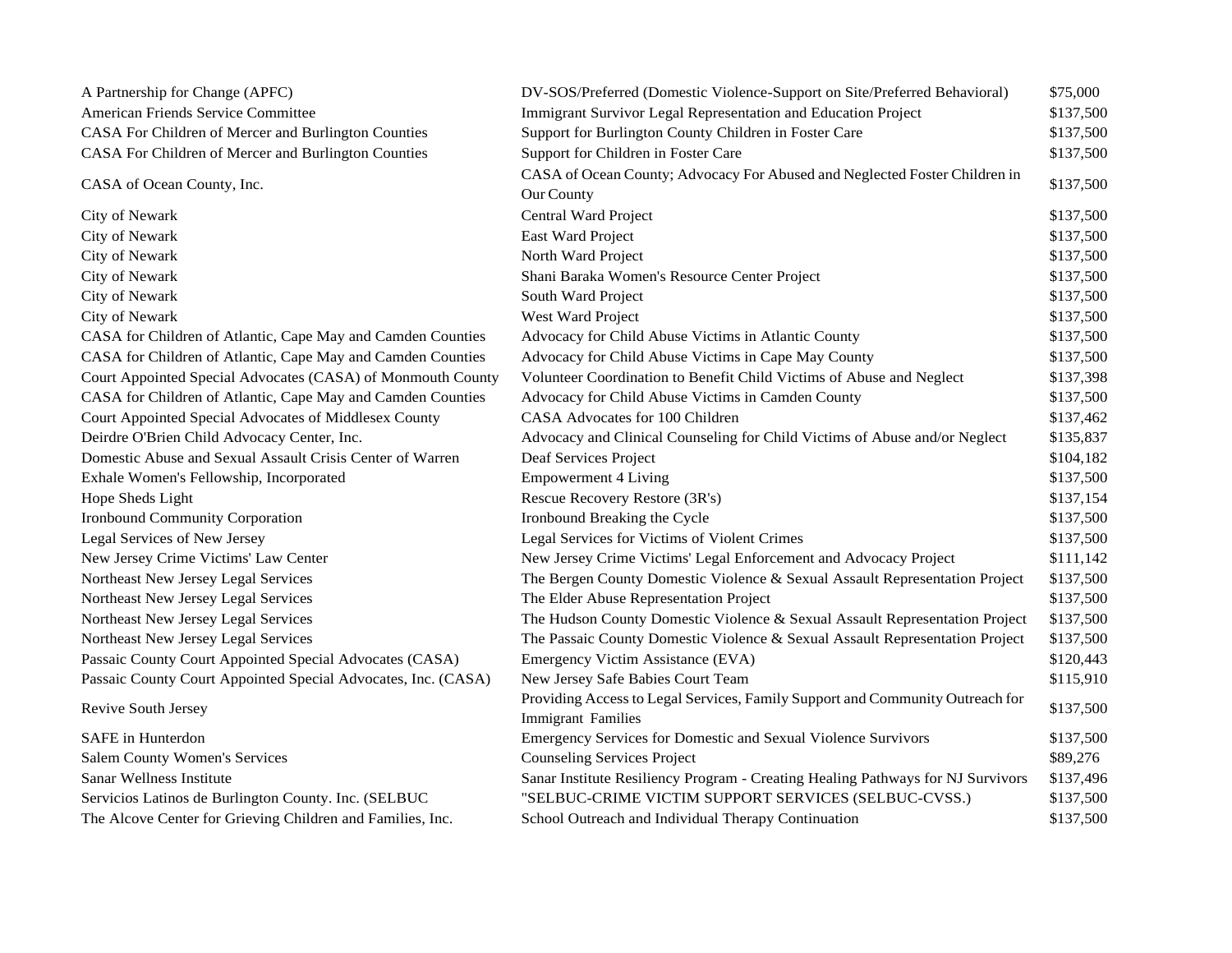| The Foundation for University Hospital          | University Hospital - Trauma Survivorship Program  | \$137,500 |
|-------------------------------------------------|----------------------------------------------------|-----------|
| United Advocacy Group, Inc.                     | Koponya House for Transitional Youth               | \$68,046  |
| University Hospital                             | Spiritual Care for Victims of Crime at University  | \$137,500 |
| Volunteer Lawyers for Justice                   | New Jersey Trafficking Victims Legal Assistance    | \$137,491 |
| Womanspace, Inc.                                | Latina Services Project                            | \$137,500 |
| Women's Rights Information Center               | Trauma Informed Care for Crime Victims             | \$137,500 |
| Wynona's House Inc.                             | Strengthening the MDT's Capacity and Resiliency in | \$89,784  |
| Partners for Women and Justice                  | Pro Bono Legal Assistance (Essex, Hudson, Union,   | \$137,432 |
| Partners for Women and Justice                  | <b>Client Advocates Program</b>                    | \$137,066 |
| Partners for Women and Justice                  | Legal Assistance Program(Middlesex)                | \$136,811 |
| Partners for Women and Justice                  | Legal Assistance Program (Essex, Hudson, Union,    | \$137,197 |
| Partners for Women and Justice                  | Outreach Education & Representation (Essex,        | \$125,219 |
| Center for Hope and Safety                      | Transitional Housing and Community Outreach        | \$137,500 |
| Legal Services of New Jersey                    | PROTECT (legal assistance to victims of            | \$137,500 |
| Legal Services of New Jersey                    | Domestic Violence Representation Project           | \$137,500 |
| Jersey Battered Womens Service                  | Family Justice Center                              | \$134,073 |
| Jersey Battered Womens Service                  | <b>Protective Services</b>                         | \$128,966 |
| Jersey Battered Womens Service                  | <b>LAS Victim Safety</b>                           | \$137,500 |
| Coalition Against Rape and Abuse                | Domestic & Sexual Violence LGBTQI+, Elderly,       | \$125,070 |
| Womanspace, Inc.                                | Homeless Survivor services                         | \$55,290  |
| Womanspace, Inc.                                | Sexual assault support services                    | \$134,640 |
| CarePoint Health Foundation                     | Sunshine Project                                   | \$134,430 |
| <b>Salem County Women's Services</b>            | Crisis Hotline Services                            | \$76,408  |
| <b>Salem County Women's Services</b>            | <b>Residential Manager Services</b>                | \$75,009  |
| <b>Salem County Women's Services</b>            | Counseling Services Project #1                     | \$86,276  |
| <b>Salem County Women's Services</b>            | Counseling Services Project #2                     | \$86,380  |
| Domestic Abuse & Sexual Assault Intervention    | Legal advocacy                                     | \$137,500 |
| Domestic Abuse & Sexual Assault Intervention    | Counseling                                         | \$130,844 |
| <b>SAFE</b> in Hunterdon                        | Individual and Group Counseling - Child &          | \$136,126 |
| <b>SAFE</b> in Hunterdon                        | Legal Advocacy                                     | \$135,592 |
| SAFE in Hunterdon                               | Individual and Group Counseling - Marginalized     | \$137,486 |
| Mercey Center                                   | Community Victims Advocacy Project                 | \$137,500 |
| Bergen County Alternatives to Domestic Violence | <b>Legal Services Program</b>                      | \$125,400 |

[https://www.njoag.gov/resources/grantopportunities/notices-of-available-funds/.](https://www.njoag.gov/resources/grantopportunities/notices-of-available-funds/) Applicants must complete and submit an application with all applicable documents provided and signatures by July 1, 2022. The provided documents must be used and may not be altered. Applications must be emailed to the following email address: voca@njoag.gov. Put you agency name, project name and "FFY19 VOCA Non-Competitive Victim Assistance Grants" in the subject line. Applications that do not comply with the requirements of this Notice of Availability of Funds or the Program

Application packages are available on the OAG website at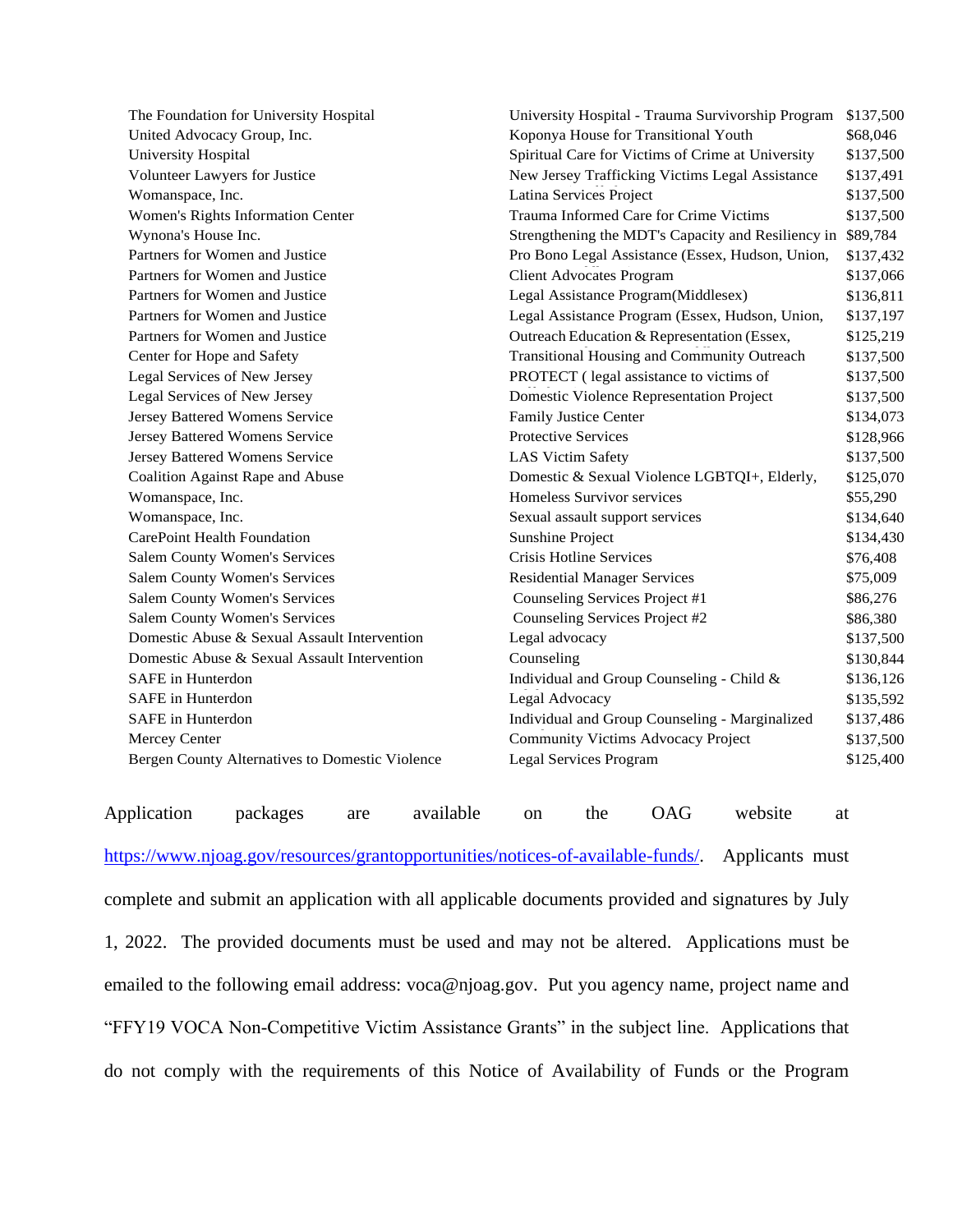Administration and Funding Guidelines may not be considered. The Office of the Attorney General reserves the right to decline any and all applications for funding and to award grants in amounts that may be other than requested. The Federal Funding Accountability and Transparency Act (FFATA) of 2006 requires agencies to register with the System for Award Management (SAM), formerly the Central Contractor Registration (CCR), to receive a Unique Entity ID (UEI), for all entities applying for a federal award or subaward. The details of subrecipient or recipient obligations regarding "System for Award Management and Universal Identifier Requirements" are posted on the Office of Justice Programs web site at [http://www.ojp.gov/funding/explore/sam,](http://www.ojp.gov/funding/explore/sam) and are incorporated by reference here.

# **Applicants without a current UEI will be considered ineligible.** Successful applicants will be required to complete a FFATA form upon award.

The address\* of the office receiving the application:

William H. Cranford, Chief Administrative Officer Office of the Attorney General Richard J. Hughes Justice Complex 25 Market Street Trenton, New Jersey 08625

\*The complete application must be returned by email to [voca@njoag.gov.](mailto:voca@njoag.gov) Award notification will be made on or about August 1, 2022.

Please note that funding allocations and individual subaward amounts are subject to change. Subrecipients shall recognize and agree that both the initial provision of funding and the continuation of such funding under a grant agreement is expressly dependent upon the availability to the Department of funds appropriated by the State or Federal legislature from State and/or Federal revenue to such other funding sources as may be applicable. A failure of the Department to make any payment under a grant agreement or to observe and perform any condition on its part to be